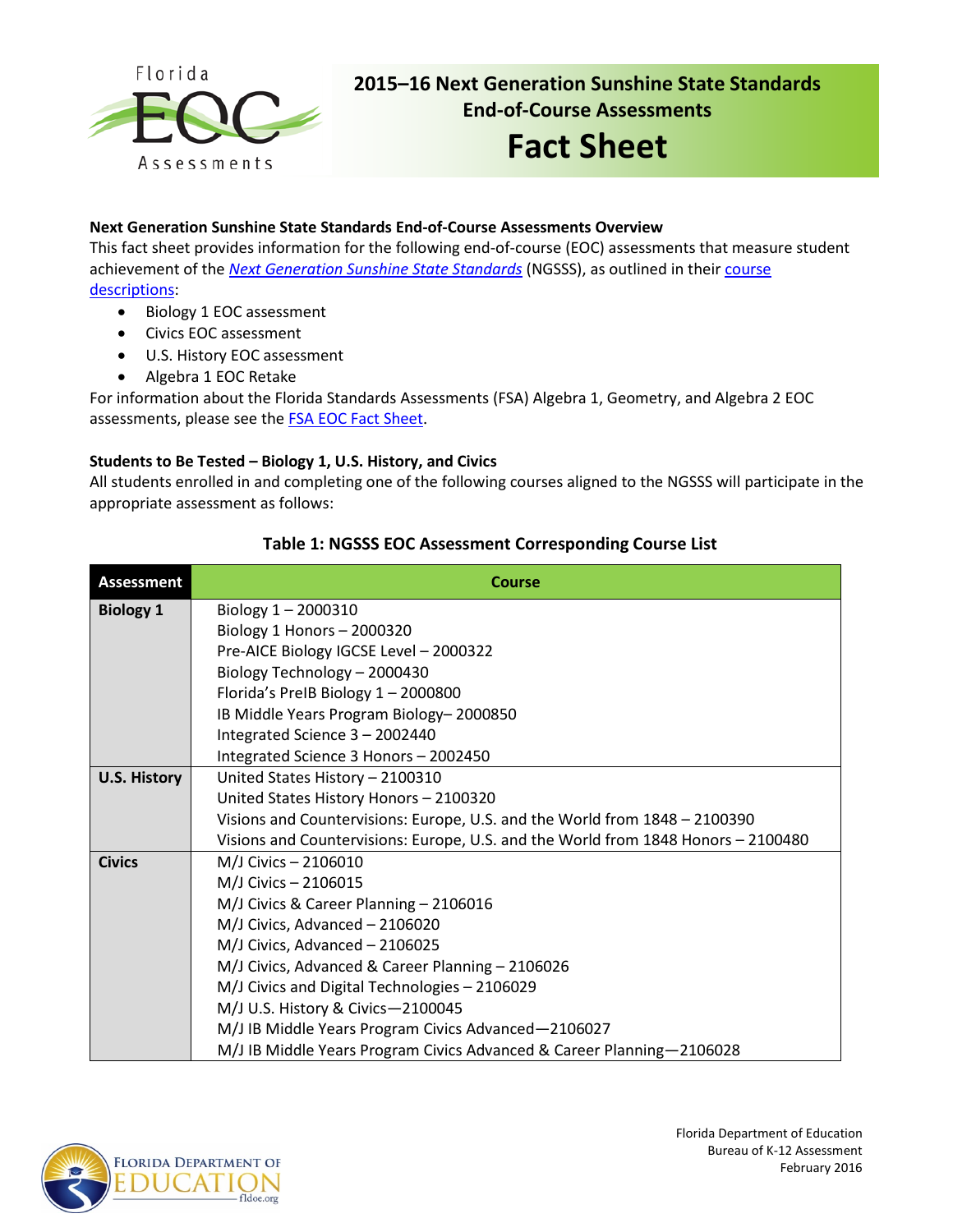The following students are eligible to participate in the NGSSS Biology 1, Civics, and U.S. History EOC assessments:

• Students who need to earn a passing score for a standard diploma with a scholar designation (Biology 1 and U.S. History only)

2

- Students who have not yet taken the assessment to be averaged as 30% of their course grades
- Students who are in grade forgiveness programs and wish to retake the assessment to improve their course grades

## **Students to Be Tested – Algebra 1 Retake**

The following students are eligible to participate in the NGSSS Algebra 1 EOC Retake:

- Students who need to retake the assessment for graduation purposes
- Students who are in grade forgiveness programs and wish to retake the assessment to improve their course grade

## **Table 2: Algebra 1 EOC Retake Corresponding Course List**

| Course                                      |
|---------------------------------------------|
| Algebra 1-1200310                           |
| Algebra 1 Honors - 1200320                  |
| Algebra 1-B - 1200380                       |
| Pre-AICE Mathematics 1 IGCSE Level-1209810  |
| IB Middle Years Program Algebra 1 - 1200390 |

\*Students completing one of these courses for the first time participate in the **FSA Algebra 1 EOC**.

## **Test Administration Schedule**

For a full schedule of all statewide assessments, see the 2015-16 Statewide [Assessment Schedule.](http://info.fldoe.org/docushare/dsweb/Get/Document-7147/dps-2014-118a.pdf) The spring and summer 2016 NGSSS EOC assessments will be administered as follows:

- Spring Administration (Algebra 1): March 28–April 8, 2016
	- o Accommodated paper-based tests completed by April 1
	- Spring Administration (Biology 1, Civics, and U.S. History): April 18–May 20, 2016
		- o Accommodated paper-based tests completed by May 13
- Summer Administration (All subjects): July 11–22, 2016
	- o Accommodated paper-based tests completed by July 15

## **Test Administration Information**

- The NGSSS EOC assessments are delivered via a computer-based test (CBT), browser-based platform called TestNav8.
- Paper-based versions (regular print, large print, braille, and one-item-per-page) are provided for students with disabilities who require allowable accommodations, as specified in their individual educational plans (IEPs) or Section 504 plans.
- The assessment is given in one 160-minute session with a 10-minute break after the first 80 minutes. Students are not allowed to talk during the break. Individual breaks may be allowed as needed. Students may not be dismissed during the first 80 minutes; however, if they complete the test in the first 80 minutes, they may be dismissed at the beginning of the 10-minute break. After the 10-minute break, students may be dismissed as they complete the test.
- Although the assessment is scheduled for a 160-minute session, any student not finished by the end of the 160 minutes may continue working. Testing must be completed within the same school day.